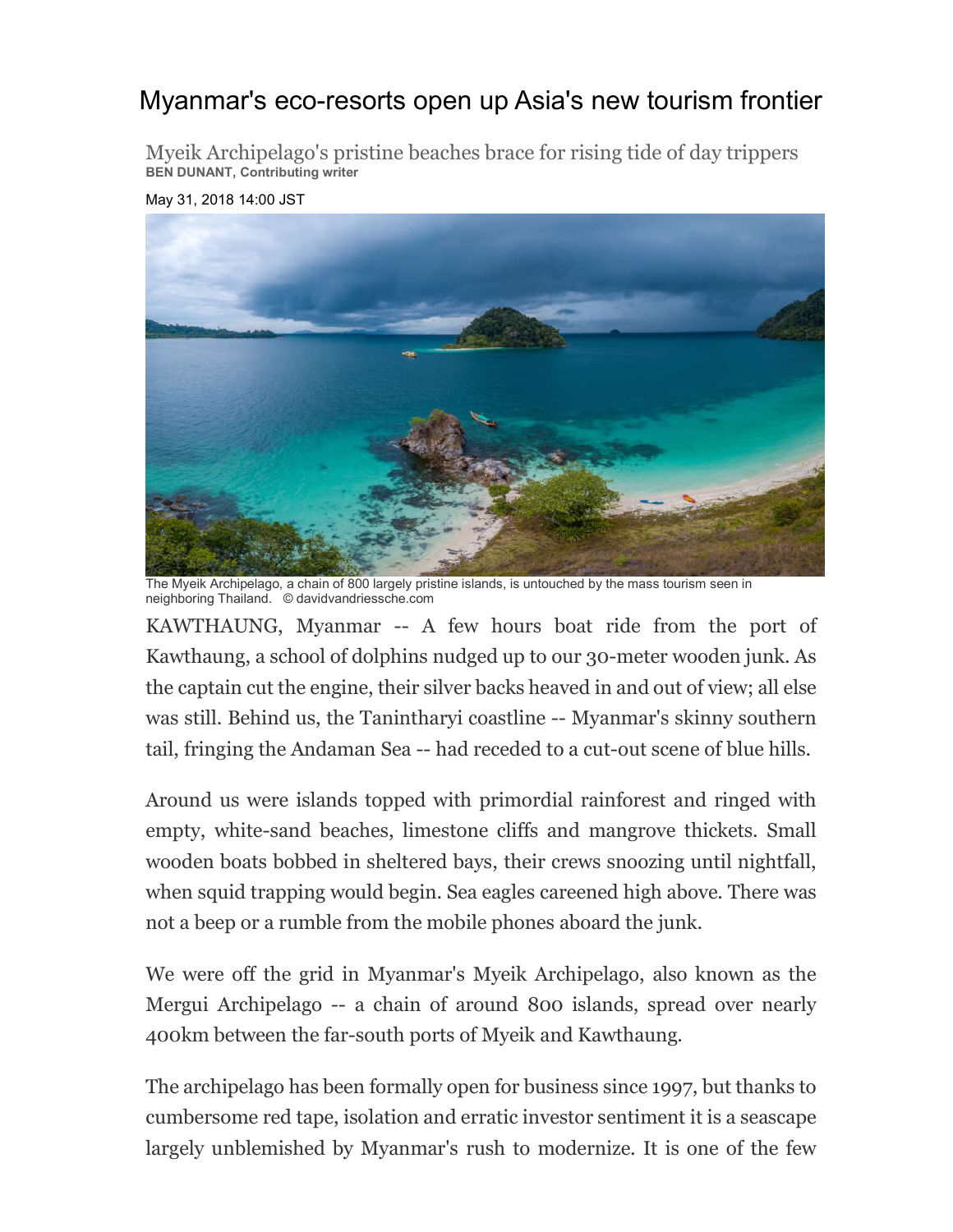places in Southeast Asia where visitors can -- for a price -- have whole beaches, or even entire islands, to themselves.

But the archipelago is at a crossroads. Divergent models of tourism are being pursued. Small ecologically focused resorts, aimed mostly at Western travelers, have been launched, but large resorts, replete with casinos and yacht marinas, and aimed at a regional mass market, are also emerging. Companies and conglomerates, mostly Myanmar-based, have wrangled concessions for the most promising islands, though all but a few stand empty, awaiting developers.



A woman from the indigenous Moken, or "sea gypsy," community tars a locally made canoe to make it sea worthy on Nyaung Wi Island. © davidvandriessche.com

Government policies that stress sustainability appear to favor the eco model, as do internationally backed conservation plans for the area. The Tanintharyi Tourism Development Committee, a government-backed group of entrepreneurs led by Serge Pun, a leading Myanmar tycoon, is working on a master plan for sustainable tourism that will include protected areas and other safeguards recommended by the U.K.-based conservation charity Flora & Fauna International.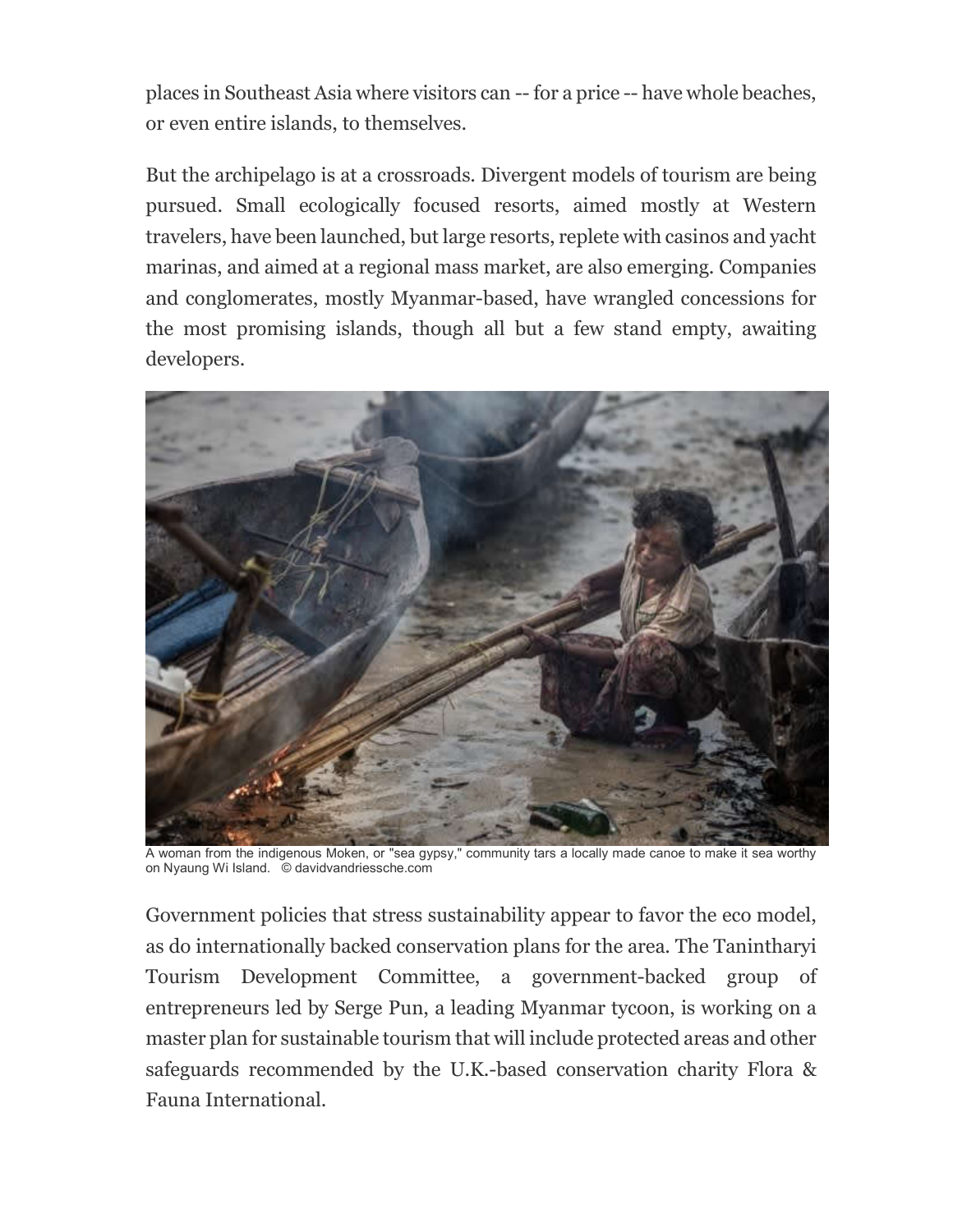The United Nations Educational, Scientific and Cultural Organization has declared the Myeik Archipelago's ecological system to be of "outstanding universal value." But beneath the water, it is far from pristine. An FFI biodiversity survey issued this year recorded widespread coral degradation due to dynamite fishing and anchor dragging, and found that large predatory species such as sharks and rays were "notably absent" -- a sign of an ecosystem damaged by overfishing and practices like bottom trawling.



However, these threats to biodiversity are not generally attributable to tourism. In fact, some believe responsible tourism could provide part of the answer. One is Bjorn Burchard, a Norwegian who moved to Myanmar in 1993 and has pursued various businesses -- including a tour company called Moby Dick, on whose boat, the MV Sea Gipsy, I visited the archipelago in early May.

Burchard was a pioneer of beach tourism on Koh Samui, Thailand's second biggest tourist island, in the 1980s. Then, he said, the island was a "paradise." He left disillusioned by the hyperdevelopment that had overtaken Samui and many

other Thai islands catering to a mass tourism market. In search of unspoiled areas, he began to explore the Myeik Archipelago.

With local business partners, Burchard established the Boulder Bay Eco Resort, which occupies Boulder Island, near the outer reaches of the archipelago. The resort completed its second season this year, running entirely on solar energy, with no air-conditioning, which Burchard claims is unnecessary because of the plentiful sea breezes. The island also hosts marine biologists from Project Manaia, a small Austria-based marine research organization that has created coral nurseries, and the resort's proceeds have been used to bring in local students from Myeik University.

Other resort projects have also tried to project environmental credentials, albeit through more luxury offerings. Wa Ale Island Resort, a newly completed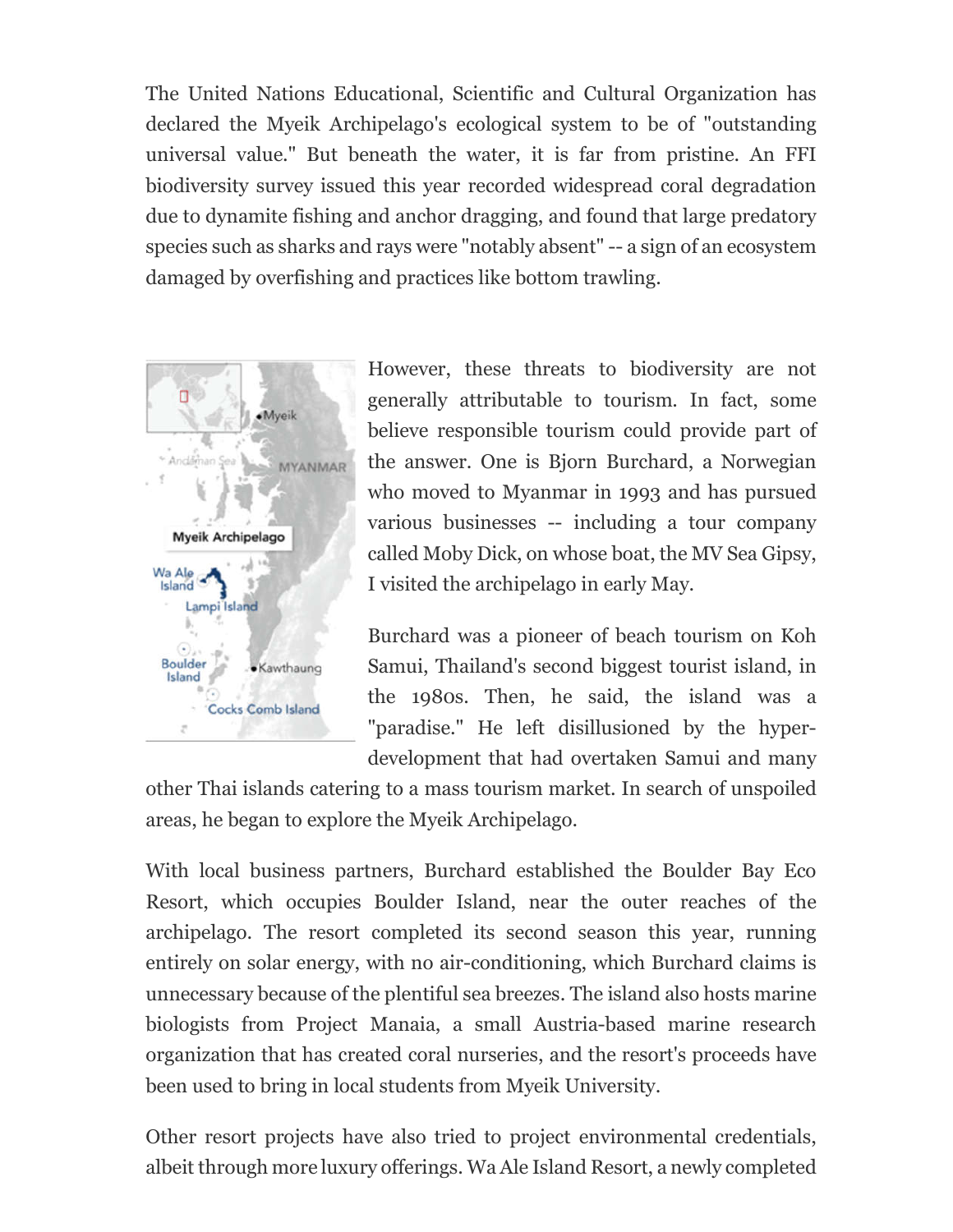American investment, resulted from a 2015 Myanmar Forestry Department tender for an eco-resort in Lampi Marine National Park, which lies within the archipelago.



Boulder Island, located on the outer reaches of the archipelago, now hosts an eco-resort of the same name. davidvandriessche.com

Less is known about a boutique resort on Kyun Phila, expected to open next season, starting in November. This falls within the rapidly expanding tourism portfolio of Serge Pun, which also includes Burma Boating, a high-end cruise operator in the archipelago.

According to the Ministry of Hotels and Tourism, only four island resorts are fully licensed, but seven more are going through the application process. The licenses, essential for hosting foreigners, impose requirements that frustrate some eco-minded developers. These include the need for at least 20 rooms, each equipped with flushing toilets (rather than, say, bio toilets designed to convert human waste into gases and manure). To add to confusion, this contradicts more environmentally progressive guidelines from the Ministry of Natural Resources and Environmental Conservation, which must also certify hotel projects.

On top of regulatory requirements, eco resorts in the archipelago have to square daunting start-up costs -- including bringing materials and staff from the mainland -- with relatively small room numbers and the need for boats to ferry small groups of guests. From May to October storms and monsoon rains make visits unappealing or unfeasible.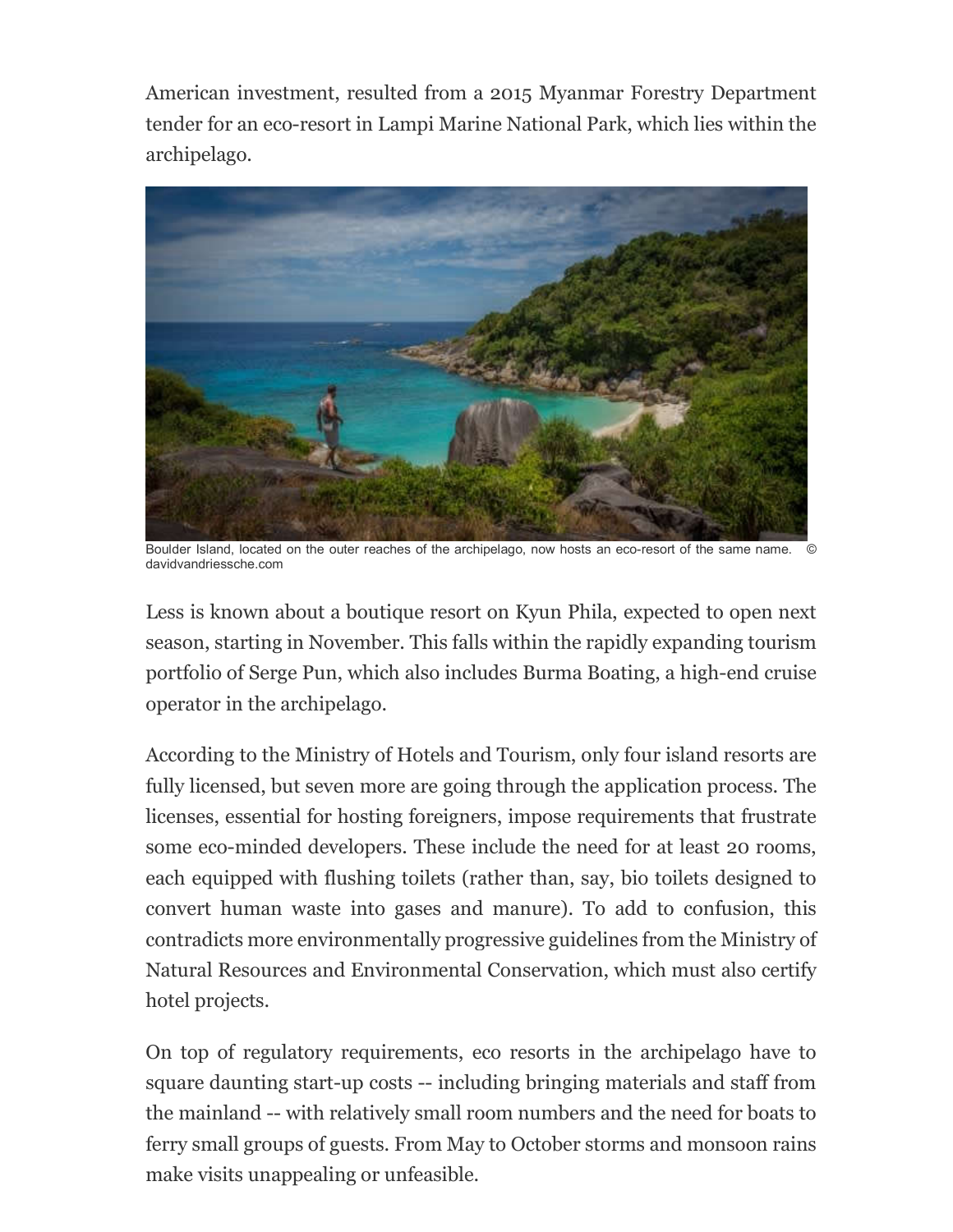But they may face a still graver challenge to their business model: a reliance on Western tourists, who have begun to avoid the country after a string of boom years, due largely to international concern over the Rohingya refugee crisis in the country's west. Myanmar Tourism Federation figures show a drop of almost 20% in visitors from North America and Western Europe at Yangon's international airport, where most enter Myanmar, during the high season from November to March, compared with the same period a year earlier.

"Tourism is the most sensitive business. It is the first to feel the impact of any crisis," said May Myat Mon Win, vice chair of the national tourism federation.

.



A local boy works on a fishing boat in the archipelago. Overfishing has reduced catches for local fishing communities. (Photo by Ben Dunant)

However, the overall fall in Western visitors has been offset by a steady rise in regional arrivals -- notably from China and Thailand, but also from Vietnam, the Philippines and Singapore -- which may prompt investors to bet on very different models of tourism development.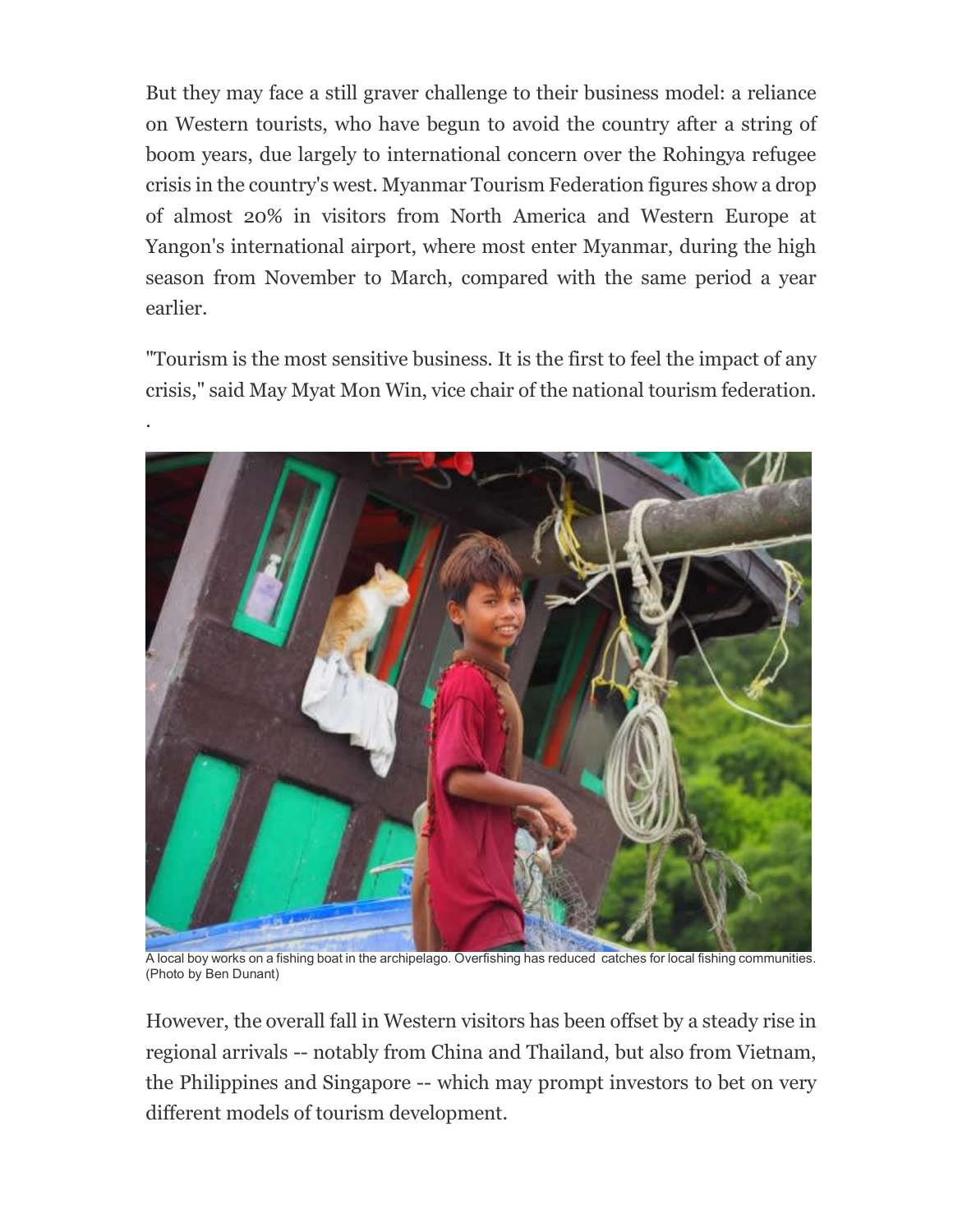For example, the archipelago's oldest tourist development is also its most grandiose. Located just off the Myanmar and Thai border towns of Kawthaung and Ranong, the 200-room Grand Andaman, formerly called the Andaman Club, has since the 1990s catered largely to Thais seeking legal gambling. A smaller "casino island," called Treasure Island, is also close to Kawthaung.

Both are included in day trips by Thai tourists from Ranong, which have been increasing faster than island stays. The hotels and tourism ministry recorded 43,218 foreign overnight visitors and 15,281 local visitors to Kawthaung and the islands under its administration in 2017, compared with 325,777 daytrippers crossing the marine border. This taste of mass tourism has already affected the local environment. Locals say that snorkelers have seriously damaged the coral reefs around Cocks Comb Island, which is featured on most day trips.

"If we don't have a good plan for tourism, all islands will be damaged in a few years because of the carelessness of visitors," said Zau Lunn, marine program manager for FFI. For example, his organization had been advocating "not to build high rises, with lots of concrete, but to build nature-friendly buildings on the islands."

Even so, the archipelago has been the graveyard of several large tourism projects. On an island called Chin Kait (Burmese for "mosquito bite"), stands the ruin of a resort project begun by Tay Za, one of Myanmar's most prominent military-linked tycoons. Though several bungalows and a jetty were built, it never formally opened.

In 2015, local media reported a \$1.2 billion plan by Zochwell Group of Singapore, now renamed Geollion Holdings, to develop Salone Island, near Kawthaung, into a "new Phuket," with luxury hotels, a casino and a bridge to the Myanmar mainland. Since then, little has been heard of the so-called LuxDream Island project, but chief commercial officer Gareth Chin told the Nikkei Asian Review in mid-May that the plan is still alive.

Chin said the company "practically had to start everything from scratch" after a democratically elected government took office in Myanmar in early 2016. He said Tanintharyi Region's chief minister had signed land conversion